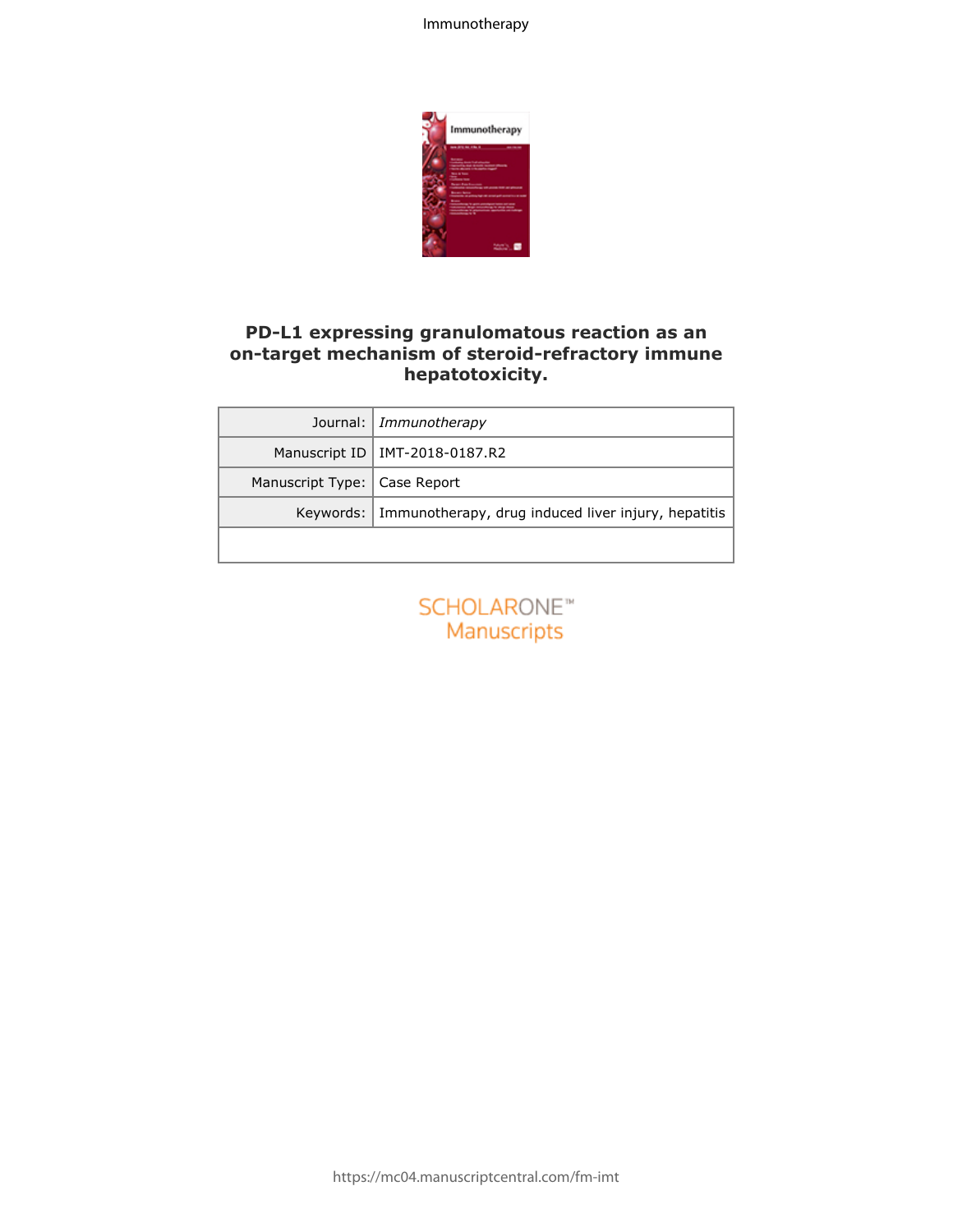| $\overline{\mathbf{1}}$<br>$\overline{2}$ |                        |                                                                                                                                                         |  |  |  |  |
|-------------------------------------------|------------------------|---------------------------------------------------------------------------------------------------------------------------------------------------------|--|--|--|--|
| 3<br>$\overline{\mathcal{A}}$             | $\mathbf 1$            | PD-L1 expressing granulomatous reaction as an                                                                                                           |  |  |  |  |
| 5<br>$\boldsymbol{6}$                     | $\overline{2}$         | on-target mechanism of steroid-refractory immune hepatotoxicity.                                                                                        |  |  |  |  |
| $\overline{7}$<br>$\, 8$                  | $\mathsf 3$            |                                                                                                                                                         |  |  |  |  |
| 9<br>10                                   | 4                      | James R. M. Black <sup>1,5</sup> , Robert D. Goldin <sup>2</sup> , Matthew Foxton <sup>3</sup> , Teresa Marafioti <sup>4</sup> ,                        |  |  |  |  |
| 11<br>12                                  | 5                      | Ayse U. Akarca <sup>4</sup> , Alessia Dalla Pria <sup>5</sup> , Cathryn Brock <sup>5</sup> , Mark Bower <sup>5</sup> and David J. Pinato <sup>1,5</sup> |  |  |  |  |
| 13<br>14<br>15                            | 6                      |                                                                                                                                                         |  |  |  |  |
| 16<br>17<br>18                            | 7<br>8                 | 1. Department of Surgery & Cancer, Imperial College London, Hammersmith Hospital, Du<br>Cane Road, W120HS London, UK.                                   |  |  |  |  |
| 19<br>20<br>21<br>22                      | $\boldsymbol{9}$<br>10 | 2. Department of Cellular Pathology, Imperial College London, Clarence Wing, St Mary's<br>Hospital Campus, Praed St, Paddington, London W2 1NY.         |  |  |  |  |
| 23<br>24<br>25                            | 11<br>12               | 3. Department of Gastroenterology and Hepatology, Chelsea and Westminster Hospital, 369<br>Fulham Road SW10 9NH, Chelsea, London, UK.                   |  |  |  |  |
| 26<br>27<br>28<br>29                      | 13<br>14               | 4. Department of Histopathology, University College London, 4 <sup>th</sup> Floor Rockefeller Building,<br>21 University Street, London WC1E 6DE.       |  |  |  |  |
| 30<br>31<br>32                            | 15<br>16               | Department of Oncology, Chelsea and Westminster Hospital, 369 Fulham Road SW10<br>5.<br>9NH, Chelsea, London, UK.                                       |  |  |  |  |
| 33<br>34                                  | 17                     |                                                                                                                                                         |  |  |  |  |
| 35<br>36                                  | 18                     | To whom correspondence should be addressed:                                                                                                             |  |  |  |  |
| 37<br>38<br>39<br>40                      | 19                     | Dr David J. Pinato, MD MRes MRCP PhD                                                                                                                    |  |  |  |  |
|                                           | 20                     | NIHR Academic Clinical Lecturer in Medical Oncology                                                                                                     |  |  |  |  |
| 41<br>42                                  | 21                     | Imperial College London Hammersmith Campus,                                                                                                             |  |  |  |  |
| 43<br>44<br>45                            | 22                     | Du Cane Road, W12 0HS, London (UK)                                                                                                                      |  |  |  |  |
| 46<br>47                                  | 23                     | Tel: +44 020 83833720 E-mail: david.pinato@imperial.ac.uk                                                                                               |  |  |  |  |
| 48<br>49                                  | 24                     |                                                                                                                                                         |  |  |  |  |
| 50<br>51                                  | 25<br>26               | First draft submitted: 24 <sup>th</sup> November 2018; Accepted for publication: 8 <sup>th</sup> March 2018;<br><b>Published online: TBC</b>            |  |  |  |  |
| 52<br>53                                  |                        |                                                                                                                                                         |  |  |  |  |
| 54<br>55                                  | 27                     |                                                                                                                                                         |  |  |  |  |
| 56<br>57                                  | 28                     |                                                                                                                                                         |  |  |  |  |
| 58<br>59                                  | 29<br>30               |                                                                                                                                                         |  |  |  |  |
| 60                                        |                        |                                                                                                                                                         |  |  |  |  |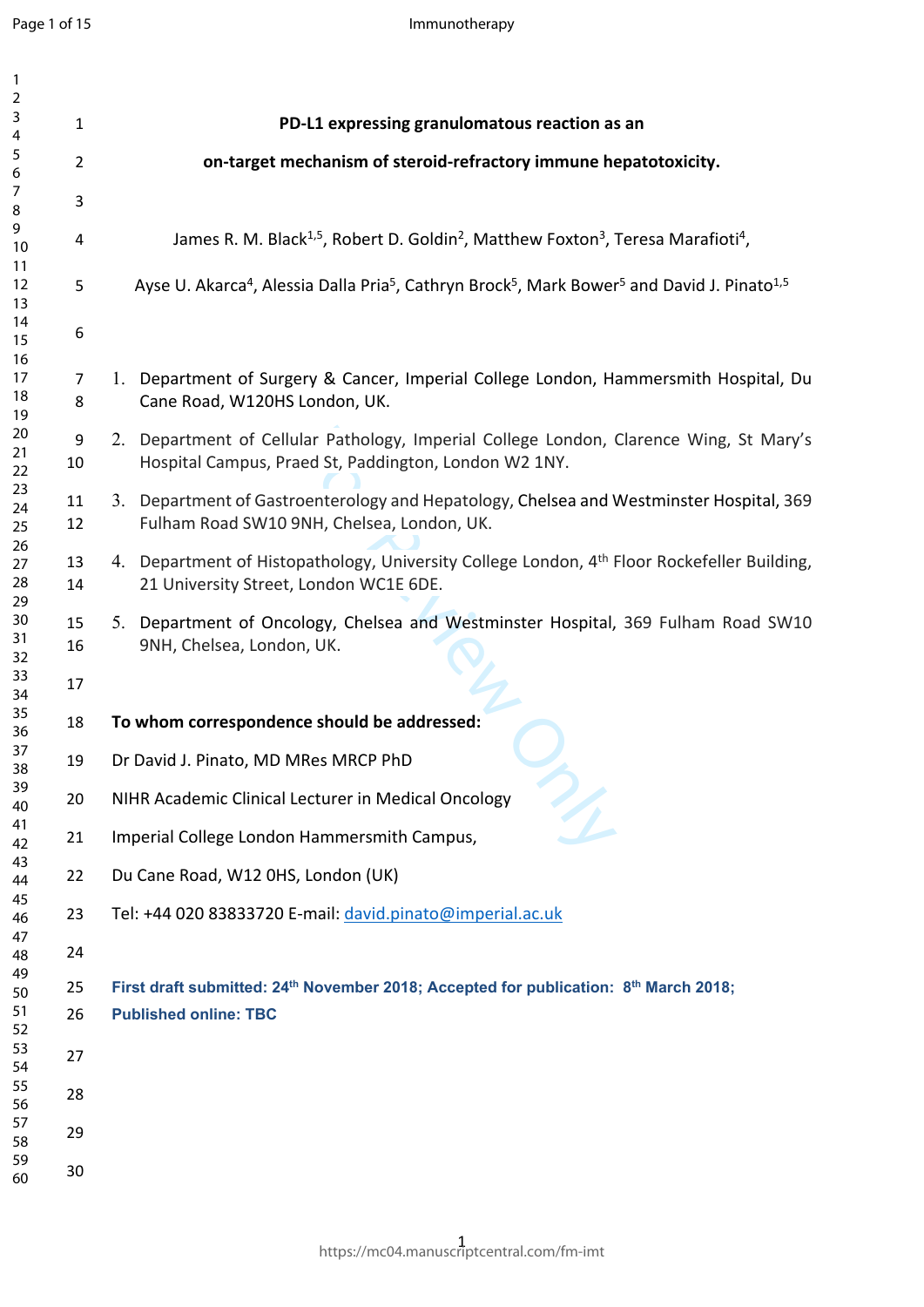# **Abstract**

 Immune-related hepatitis is an important toxicity from immune-checkpoint inhibitor (ICPI) therapy, affecting up to 20% of patients on dual CTLA-4/PD-1 inhibitors. The mechanisms underlying this type of drug-induced liver injury (DILI) are poorly understood. We report the case of a patient with ICPI-related hepatitis where the presence of a diffuse granulomatous, PD-L1-positive infiltrate on liver biopsy correlated with a poor response to corticosteroids. Our findings suggest a potential role for activation of the PD-1 pathway within the histiocitic infiltrate as a mechanism of toxicity; further study should attempt to target macrophages in this patient group characterised by steroid-refractoriness.

 **Keywords:** Immune checkpoint inhibitors, hepatotoxicity, hepatitis, DILI, toxicity. 

## **Introduction**

For Review Only Immune-checkpoint inhibitors (ICPI) have revolutionised the treatment landscape of a wide range of malignancies including metastatic melanoma, where combination immunotherapy affords unprecedented 3-year survival rates of 58% in treatment-naïve patients[1]. Currently approved ICPIs can reconstitute the host anti-tumour immune response by blocking tumoural mechanisms of immune evasion, such as the programmed cell death 1 (PD-1) or the cytotoxic T-lymphocyte antigen 4 (CTLA-4) pathway[2].

 Inhibition of these immune-tolerogenic pathways acts at different levels of the immune synapsis; where PD-1 inhibitors such as nivolumab re-invigorate the immune-exhausted effector T-cell responses at the periphery, anti-CTLA-4 antibodies including ipilimumab act at the priming phase of the cancer immunity cycle[2].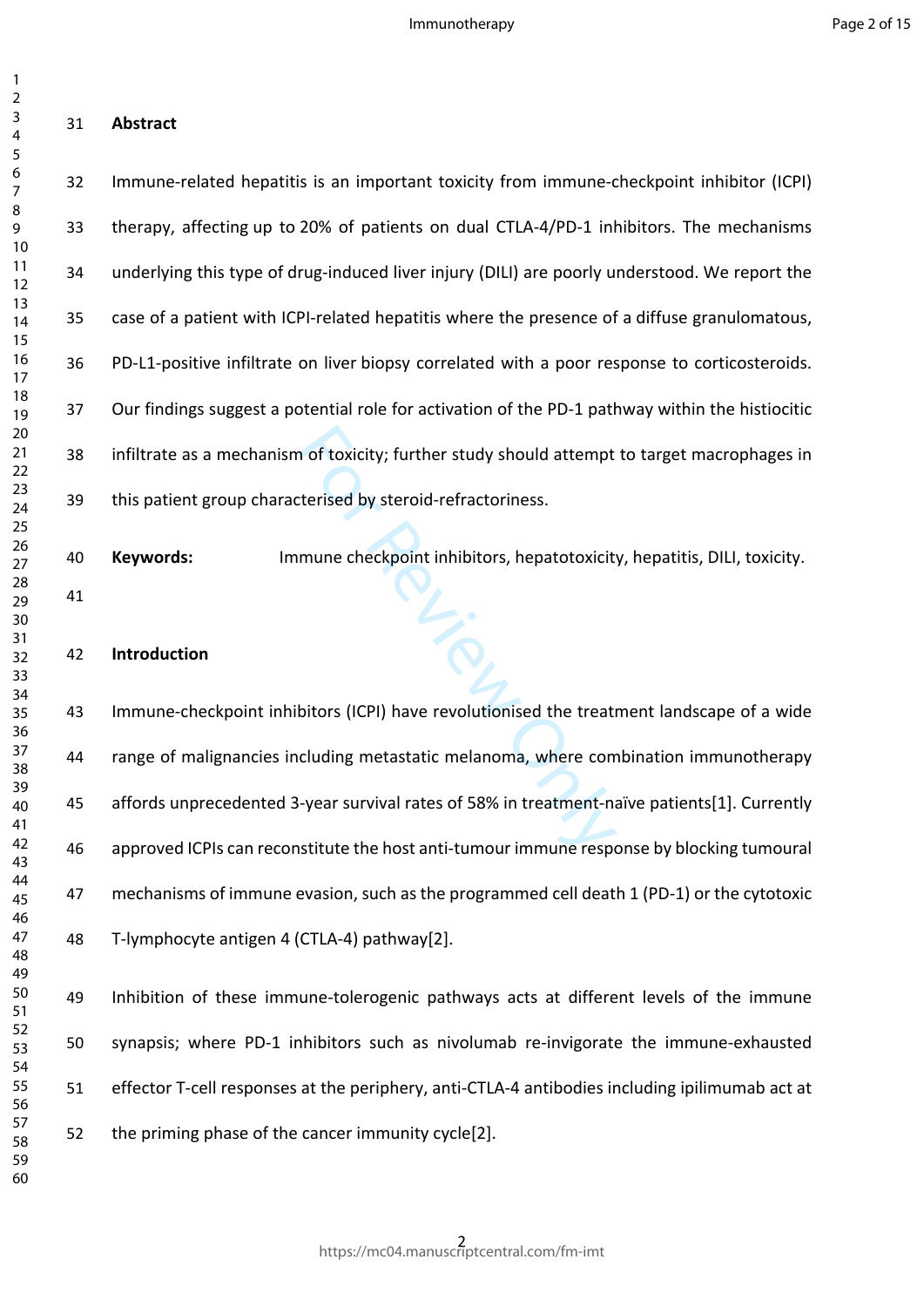$\mathbf{1}$  $\overline{2}$ 

#### Immunotherapy

 Combination ICPI therapy exerts synergistic anti-tumour effects, and dual administration of nivolumab/ipilimumab confers a significantly improved rate of objective responses when compared to ipilimumab alone[3].

high as 59[3]. Hepatitis is a recognised form<br>
) that affects approximately 10% of patien<br>
of patients treated with dual CTLA-4/PD-1<br>
fluenced by a number factors relating to th<br>
of ICPI treatment, prediction of DILI remai Immunotoxicity is a major challenge in patients treated with ICPIs, where a wide range of immune-related adverse events (irAE) have been described and clinical presentation frequently mimics autoimmune pathology. Prevalence and intensity of immunotoxicity significantly increases with dual checkpoint blockade, where the probability of Grade 3-4 adverse events can be as high as 59[3]. Hepatitis is a recognised form of immune-related drug- induced liver injury (DILI) that affects approximately 10% of patients on single-agent CTLA-4 blockade and up to 18% of patients treated with dual CTLA-4/PD-1 antibody therapy[4]. The pathogenesis of DILI is influenced by a number factors relating to the offending agent and the host, and in the context of ICPI treatment, prediction of DILI remains clinically elusive[5].

 The mainstay of treatment of ICPI-induced DILI is represented by discontinuation of immunotherapy and immediate initiation of high-dose corticosteroids. However, responses are highly heterogeneous, with the toxicities of some patients resolving without corticosteroids and some patients requiring escalation to second-line immune suppressive therapy. Here, we investigated the mechanisms underlying ICPI-mediated hepatotoxicity using multiplex immunohistochemistry on a diagnostic liver biopsy sample of a patient with 71 immune-mediated hepatotoxicity describing a PD-L1<sup>+</sup> histiocytic reaction to be an immunopathologic correlate of steroid-refractory ICPI-related DILI.

**Clinical case**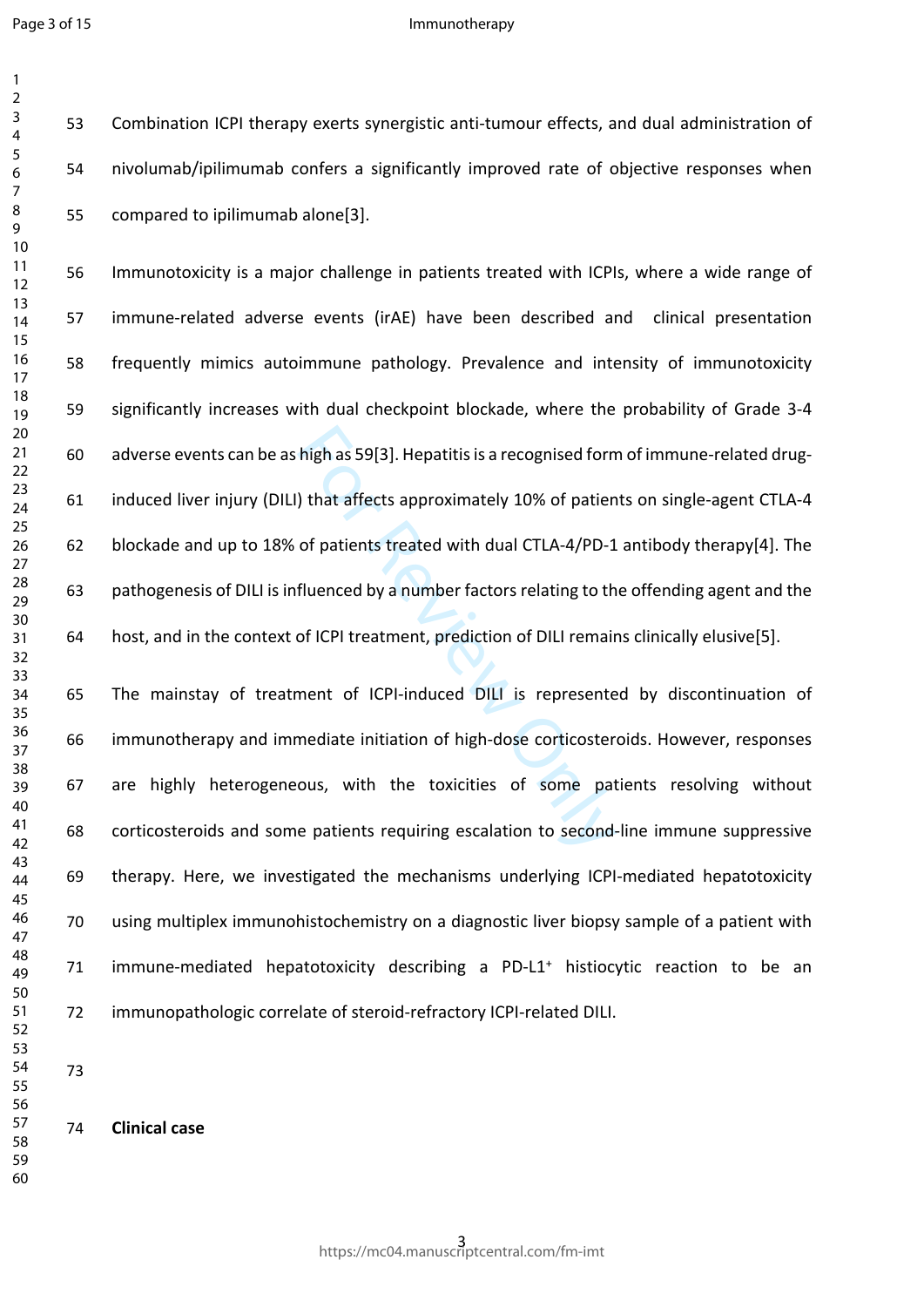Immunotherapy

 

 We report the case of a 56-year old man who was first diagnosed with BRAF V600E-mutant melanoma of unknown primary site in September 2016, having presented with a painless left axillary lump. Following axillary lymphoadenectomy, he relapsed in March 2017 with multifocal liver metastases, at which point he was commenced on induction ipilimumab (3 mg/kg) and nivolumab (1 mg/kg) immunotherapy. After 2 cycles he returned to clinic compaining of general malaise, arthro-myalgias and mildly raised ALT at 110 IU/L for which he was started on dexamethasone 8 mg OD.

ergency Department 1 week later with fe<br>d nausea. Initial investigations revealed v<br>J/ml, ALP 144 IU/ml, Albumin 39 g/L, biliruk<br>saminitis but no signs of acute liver failure<br>ood count with differentials was within no<br>PLT 82 He presented to the Emergency Department 1 week later with fevers (39.5°C), right upper quadrant tenderness and nausea. Initial investigations revealed worsening liver laboratory tests (ALT 147, AST 120 IU/ml, ALP 144 IU/ml, Albumin 39 g/L, bilirubin 3 umol/L) with ongoing evidence of grade 2 transaminitis but no signs of acute liver failure such as jaundice, ascites or coagulopathy. Full blood count with differentials was within normal range (WCC 6.6 with Eosinophils 0.1, Hb 132, PLT 287). C-reactive protein was elevated at 26 ng/ml and a full septic screen inclusive of blood, urine, throat swab cultures and Chest X-Ray did not reveal a source of infection. Hepatitis serology including Virus B, C and Cytomegalovirus viraemia were negative and a TB elispot test was non-reactive. Serology screen including antibodies against Bartonella, Coxiella species, and anti Herpes Simplex virus IgM were negative, alongside auto- antibody screen inclusive of ANA, ANCA. Restaging MRI showed disease stability within the liver but no radiographic findings to account for the transaminitis. A doppler ultrasound ruled out Budd-Chiari Syndrome, and spleen volume was within normal limits.

 A liver biopsy showed moderate portal, periportal and lobular inflammation with evidence of multiple non-caseating epitheloid granulomata, with no evidence of fibrosis or ductular damage, consistent with previous descriptions of immune-mediated drug-induced liver injury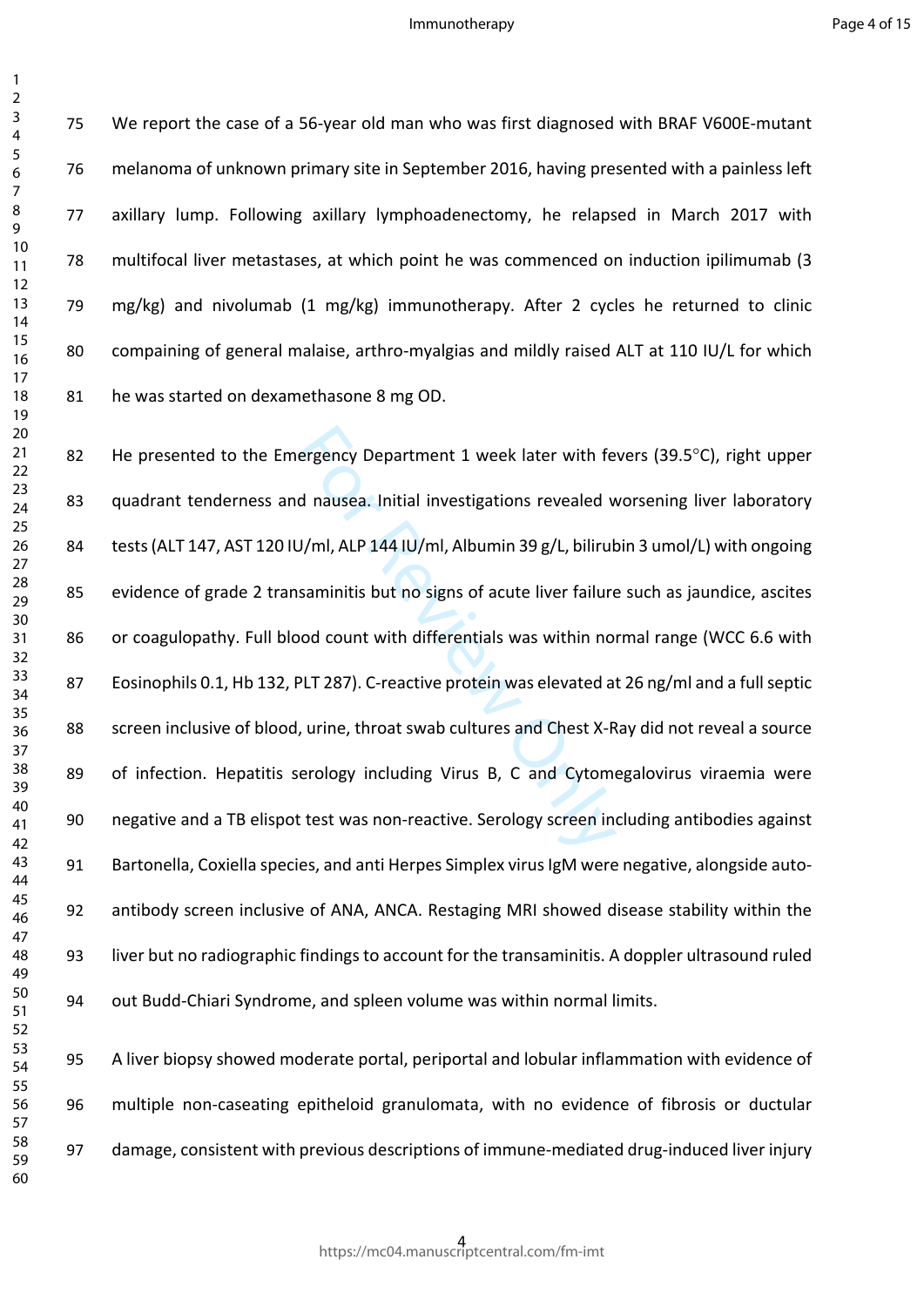$\mathbf{1}$  $\overline{2}$ 

#### Immunotherapy

 (4). The inflammatory infiltrate was strongly PD-L1-positive and PD-L2-negative, with strong T-cell enrichment and little evidence of B-cell or NK cell involvement (Fig. 1 B-F). No fibrin ring granulomata were seen.

 As the patient's liver ALT levels continued to worsen to grade 4 (peak 915 IU/L), following hepatology consultation, he was started on pulsed methylprednisolone (up to 2 mg/kg OD) and subsequently escalated to mofetil-mycofenolate (MMF, 1 g BD). The systemic inflammatory reaction gradually subsided, however ALT normalisation was not reached until 6 weeks after presentation.

Written informed consent was taken from the patient prior to publication of this case report.

### **Discussion**

on.<br>
In was taken from the patient prior to publ<br>
poorly understood irAE with varied cl<br>
tes[6]. The limited evidence currently avail<br>
patients treated either with single agent C<br>
gical features of ICPI-related DILI are va ICPI-related DILI is a poorly understood irAE with varied clinical presentations and histopathological correlates[6]. The limited evidence currently available is derived from small number of case series of patients treated either with single agent CTLA-4 or dual agent CLTA-4/PD-1 blockade.

 Typically, clinico-pathological features of ICPI-related DILI are variable, and the formation of granulomas is a rare histopathological correlate, not reported in initial studies [7,8]. More recent evidence from a study of 16 patients with DILI secondary to ICPIs described for the first time a pattern of granulomatous hepatitis associated with lobular inflammation and necrosis as a typical feature of CTLA-4-associated DILI, which contrasted with the non- granulomatous inflammatory appearances seen in patients receiving single-agent anti PD-1 therapy[4].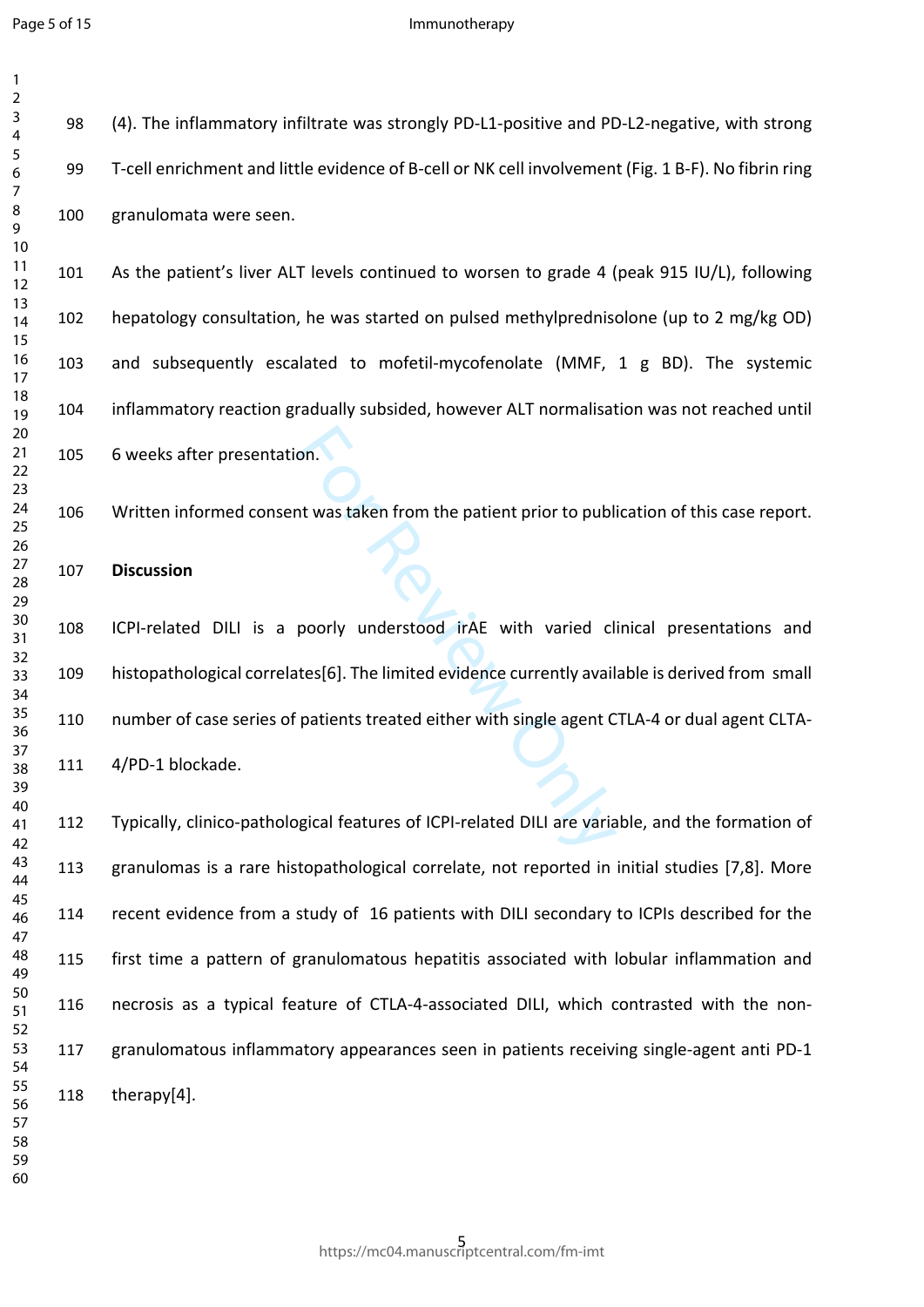### Immunotherapy

Superinted the degree of derangement of<br>
f histological appearance [4]. However, a<br>
opathological predictor to differentiate p<br>
hose with steroid-refractory disease f<br>
recommended by clinical guidelines[12].<br>
mpact of ster Convicing evidence of association between ICPI exposure and granulomatous hepatitis has emerged in the studies by Kleiner, Johncilla and Everett, and is reviewed in Table 1 [4, 9-11]. Interestingly, the presence of fever is not universally present as a prodromic symptom of this peculiar type of DILI, and immunopathologic features remain poorly characterised, more so with regards to the molecular pathways underlying this organ-specific type of auto-immunity. Liver laboratory test values may improve spontaneously following discontinuation of ICPIs or with low-dose corticosteroids, and it has been suggested that it may be possible to stratify patients according to a combination of the degree of derangement of serum bilirubin and INR, alongside the severity of histological appearance [4]. However, at present there exists no validated clinical or histopathological predictor to differentiate patients who will follow a benign course from those with steroid-refractory disease for whom escalation to immunosuppressants is recommended by clinical guidelines[12]. The potential negative impact of steroids on long-term outcomes for patients receiving ICPI reinforces the need for a comprehensive immunopathologic characterisation of ICPI-related DILI in an attempt to improve patient stratification and optimise management[13]. In our case, liver toxicity presented atypically. The systemic outset with fever and constitutional symptoms dominated the clinical picture and pre-dated the ALT rise, whilst the protean manifestation and the protracted time to ALT clearance were recognised challenges in the management of our patient. Despite discontinuation of ICPIs and administration of high-dose corticosteroids, liver laboratory test values continued to worsen requiring escalation to mofetil-mycophenolate (MMF).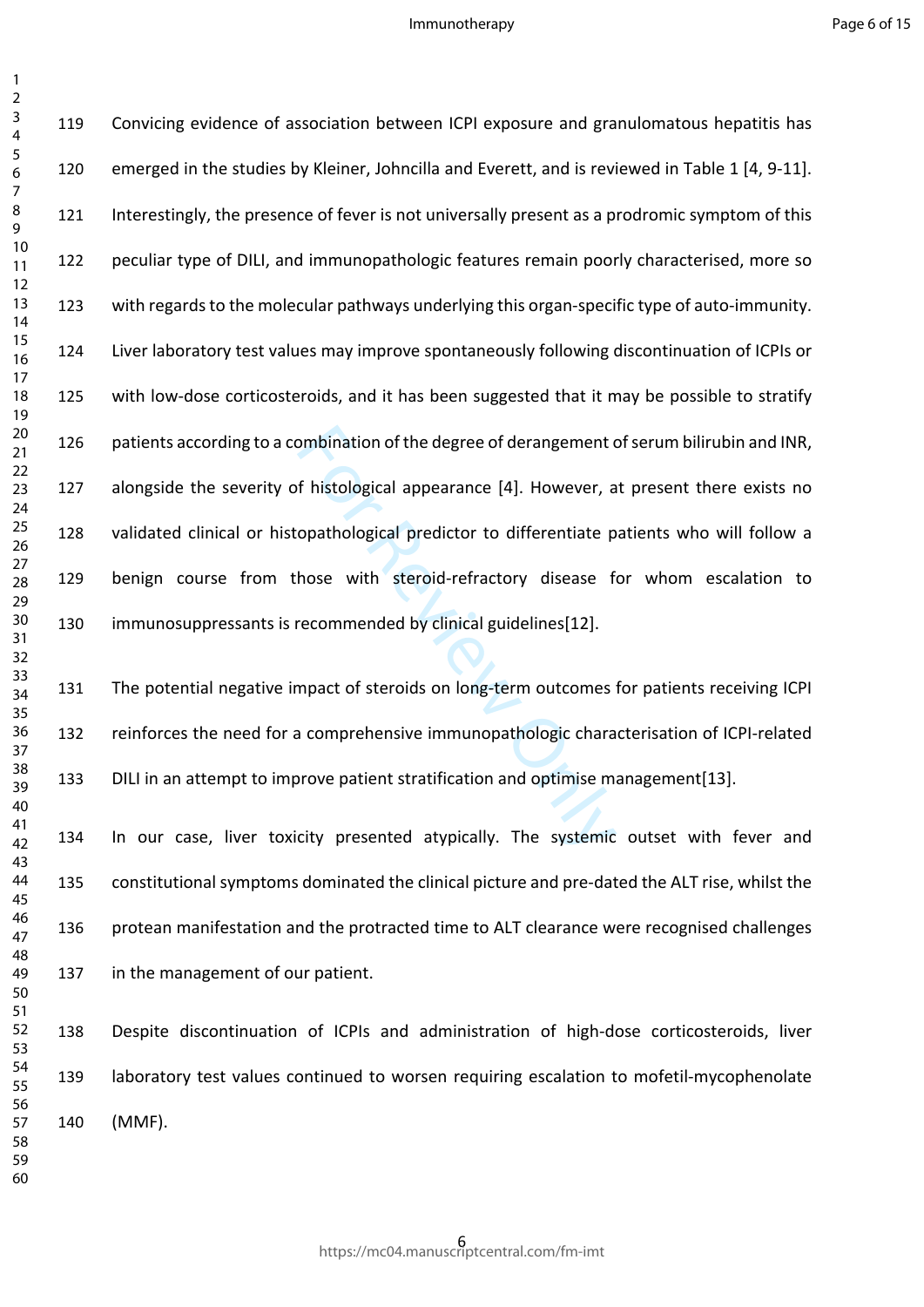$\mathbf{1}$ 

#### Immunotherapy

 In this patient, dual checkpoint inhibition led to diffuse granulomatous infiltration of the liver parenchyma. Notably, a focal PD-L1-positive and PD-L2-negative, predominantly histiocitic, infiltrate was seen, a finding that was not documented in previous studies. These data, whilst based on a single case observation, may provide useful insight into the pathogenesis of this atypical form of liver injury, confirming, for the first time, ICPI-related DILI as an "on-target" adverse effect of immunotherapy.

with blockade of CTLA-4, but not PD-1,<br>
iects of corticosteroids[14]. A PD-L1-exp<br>
enerating finding: it suggests the importa<br>
sident macrophages that drive immune pa<br>
sident macrophages that drive immune pa<br>
hin the infil Mechanistic evidence suggests dexamethasone to suppress CD28-stimulated differentitation of naïve T lymphocytes, with blockade of CTLA-4, but not PD-1, significantly reducing the immune-suppressive effects of corticosteroids[14]. A PD-L1-expressing granuloma is an important hypothesis-generating finding: it suggests the importance of dual CTLA-4/PD-1 blockade of the tissue resident macrophages that drive immune pathology, whilst activation of the PD-1 pathway within the infiltrate implies its role as a potential mediator of steroid-refractoriness.

### **Conclusion**

 We have described a case of corticosteroid-refractory hepatotoxicity secondary to immune checkpoint inhibitors where biopsy revealed a granulomatous infiltrate that was shown to express PD-L1. This gives insight into the mechanisms underlying this on-target toxicity; further characterisation of its immunobiology may improve our ability to manage this challenging side-effect.

**Future Perspective**

 The use of ICPIs is becoming more widespread for a variety of tumour types. As such, clinicians may see an increasing incidence of this hepatotoxicity in the future. Further characterisation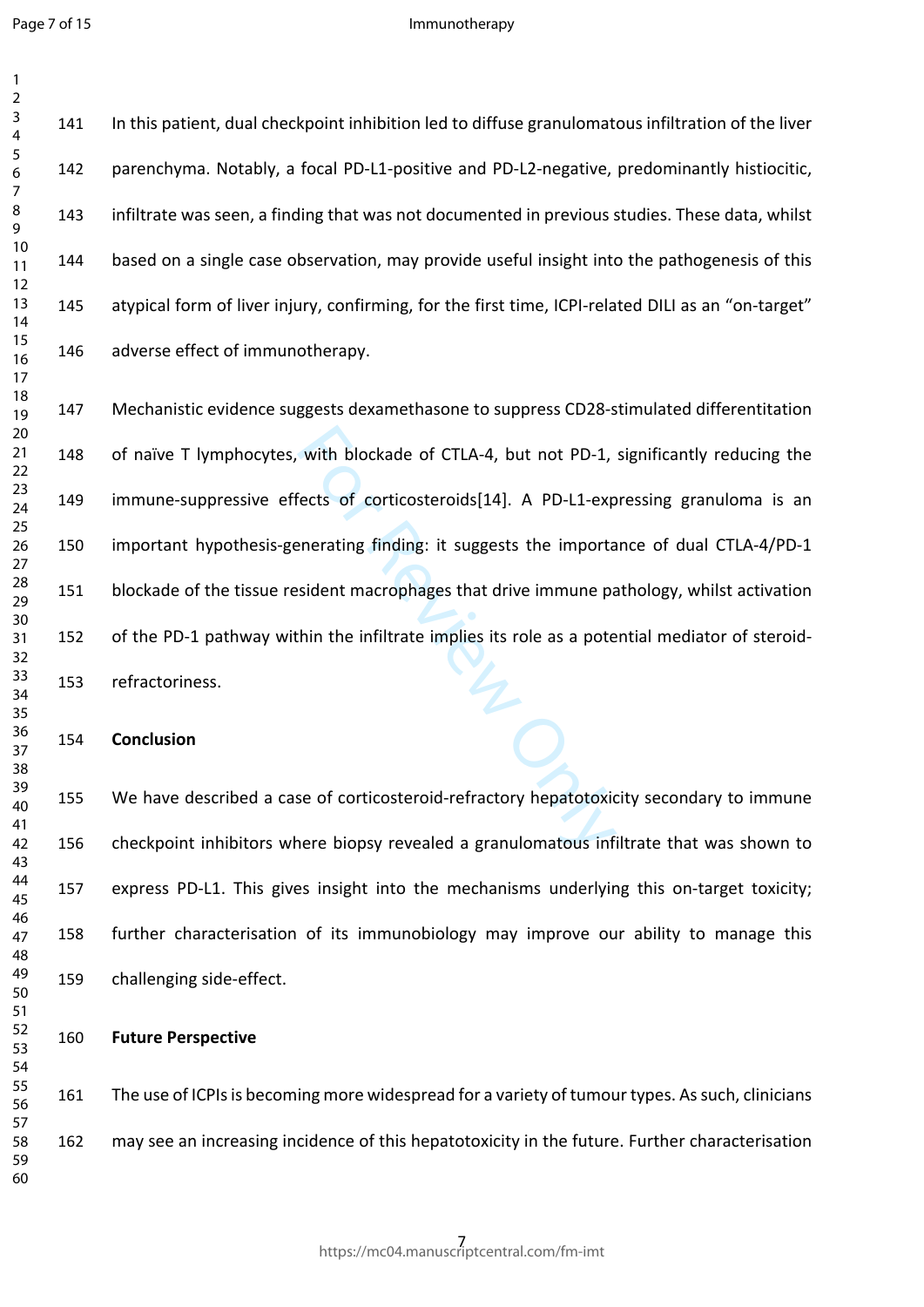| $\overline{2}$<br>3                                   |         |
|-------------------------------------------------------|---------|
| 4                                                     | 163     |
| 5<br>6<br>7                                           | 164     |
| 8                                                     |         |
| 9<br>10                                               | 165     |
| 11<br>12                                              | 166     |
| 13<br>14<br>15                                        | 167     |
| 16<br>17                                              | 168     |
| 18<br>19                                              | 169     |
| $\overline{20}$<br>$\overline{21}$<br>$\overline{22}$ | 170     |
| $\overline{23}$<br>24<br>$\overline{25}$              | 171     |
| 26<br>$\overline{27}$                                 | 172     |
| 28<br>29<br>30                                        | 173     |
| 31<br>32                                              |         |
| 33<br>34                                              | 174     |
| 35<br>36                                              | 175     |
| 37<br>38                                              |         |
| 39<br>40                                              | L7<br>b |
| 41<br>42                                              | 177     |
| 43<br>44<br>45                                        | 178     |
| 46<br>47                                              | 179     |
| 48<br>49<br>50                                        | 180     |
| 51<br>52                                              | 181     |
| 53<br>54<br>55<br>56                                  | 182     |
| 57<br>58<br>59                                        | 183     |
| 60                                                    | 184     |

 of the immunobiology of ICPI-related DILI, with a focus on macrophage function, should be 64 prioritised in future studies.

 Whilst this represents a key step to understanding the mechanism of liver immunotoxicity, it may also serve as a diagnostic tool to aid clinicians in dissecting the clinical and biological heterogeneity of this patient population and help to rationalise treatment strategies on the basis of severity. Importantly, our case suggests that selective inhibition of pathways regulating the activation of tissue-resident macrophages may be a therapeutic target within the challenging patient group characterised by refractoriness to steroids.

Given that 10-20% of patients on single or dual agent ICPI are affected by ICPI-related DILI,

more effective stratification and treatment of these patients is urgently required.

**Summary Points**

Immune checkpoint inhibition

- Francular CPI are affected by refractoriness to state<br>tients on single or dual agent ICPI are affection and treatment of these patients is urge<br>tion and treatment of these patients is urge<br>bition<br>bition Immune checkpoint inhibitors are a highly effective therapy across a number of malignancies.
- ICPIs target either the CTLA-4 or PD-1 axis, and in metastatic melanoma simultaneous
- dual-agent therapy against both pathways confers significant added benefit.
- 80 Immune-related adverse events are common with this form treatment and their
	- clinico-pathology can appear to be similar to auto-immune pathology.
- ICPI-related DILI
- **•** Hepatotoxicity secondary to ICPIs is a common adverse event and has a varied clinical
- **presentation**.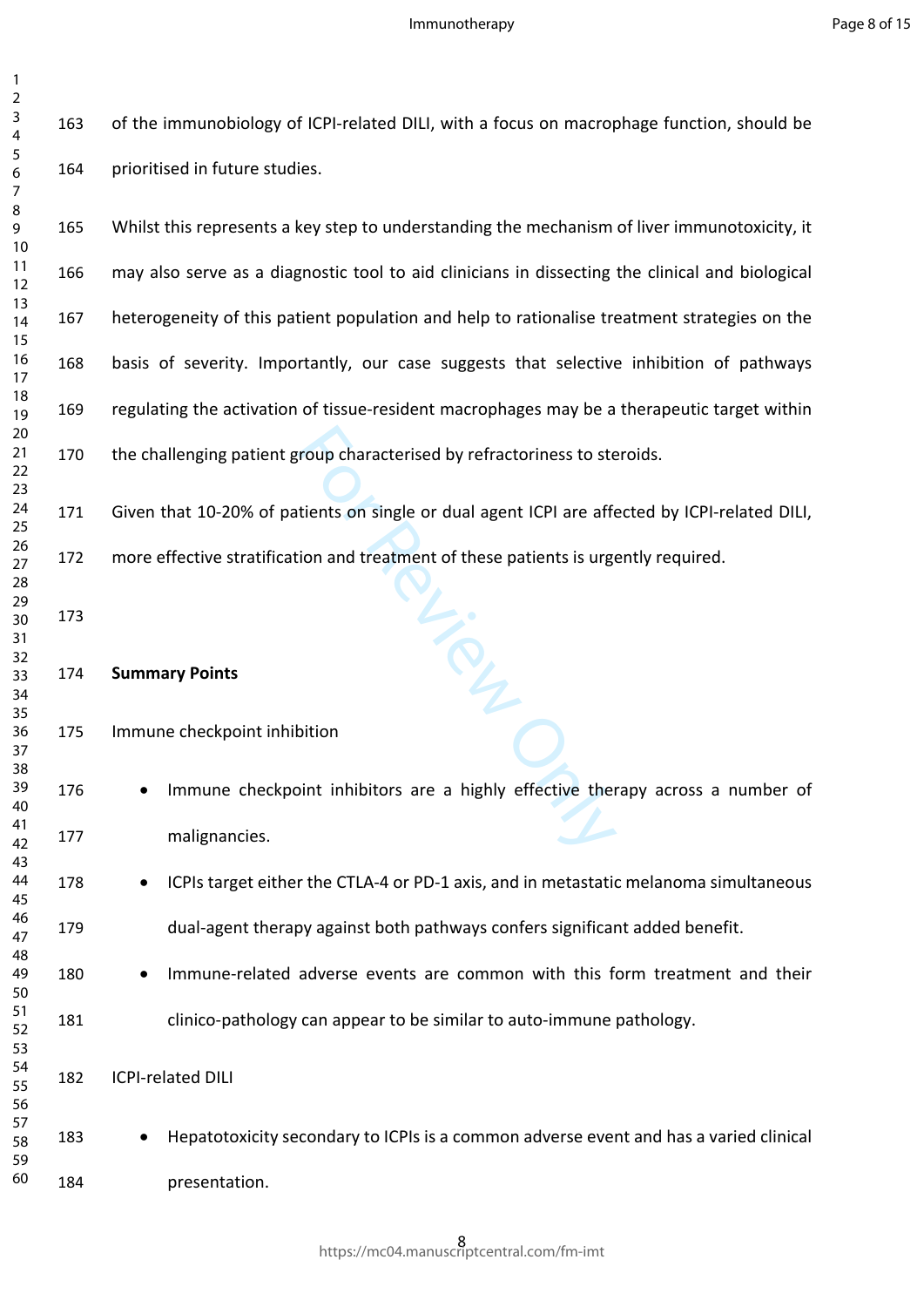| $\overline{\mathbf{1}}$<br>$\mathbf 2$ |                                                              |                                                                                                                                                                                                                                                                                                                                                                                         |  |  |  |  |
|----------------------------------------|--------------------------------------------------------------|-----------------------------------------------------------------------------------------------------------------------------------------------------------------------------------------------------------------------------------------------------------------------------------------------------------------------------------------------------------------------------------------|--|--|--|--|
| $\mathsf 3$<br>$\overline{4}$          | 185                                                          | A small number of studies have analysed liver biopsies of affected patients and have                                                                                                                                                                                                                                                                                                    |  |  |  |  |
| $\sqrt{5}$<br>6<br>7                   | 186                                                          | shown varied histo-pathology: a pattern of granulomatous hepatitis is demonstrated                                                                                                                                                                                                                                                                                                      |  |  |  |  |
| 8<br>9                                 | 187                                                          | within certain patients.                                                                                                                                                                                                                                                                                                                                                                |  |  |  |  |
| 10<br>11<br>12                         | 188                                                          | Recommended therapy involves immunosuppression with high-dose corticosteroids;                                                                                                                                                                                                                                                                                                          |  |  |  |  |
| 13<br>14                               | 189                                                          | responses are heterogenous, in certain patients the hepatitis fails to resolve and                                                                                                                                                                                                                                                                                                      |  |  |  |  |
| 15<br>16                               | 190                                                          | frequently escalation to mofetil-mycophenolate (MMF) is required.                                                                                                                                                                                                                                                                                                                       |  |  |  |  |
| 17<br>18<br>19                         | 191                                                          | There is little evidence to stratify which patients will require, and respond to,                                                                                                                                                                                                                                                                                                       |  |  |  |  |
| 20<br>21                               | 192                                                          | immunosuppression and this represents a significant barrier to anti-cancer treatment                                                                                                                                                                                                                                                                                                    |  |  |  |  |
| 22<br>23<br>24                         | 193                                                          | within this subset of patients on ICPI therapy.                                                                                                                                                                                                                                                                                                                                         |  |  |  |  |
| 25<br>26                               | The immunobiology of ICPI-related DILI is poorly understood. |                                                                                                                                                                                                                                                                                                                                                                                         |  |  |  |  |
| 27<br>28<br>29<br>30                   | 195                                                          | Our case                                                                                                                                                                                                                                                                                                                                                                                |  |  |  |  |
| 31<br>32<br>33                         | 196                                                          | We describe a case of dual-agent ICPI-related DILI where a prodrome of fever and                                                                                                                                                                                                                                                                                                        |  |  |  |  |
| 34<br>35                               | 197                                                          | constitutional symptoms were followed by an ALT rise which did not resolve following                                                                                                                                                                                                                                                                                                    |  |  |  |  |
| 36<br>37                               | 198                                                          | treatment with high-dose corticosteroids and required escalation to MMF.                                                                                                                                                                                                                                                                                                                |  |  |  |  |
| 38<br>39<br>40                         | 199                                                          | PD-L1 positive diffuse granulomatous infiltrate was seen on liver biopsy,                                                                                                                                                                                                                                                                                                               |  |  |  |  |
| 41<br>42                               | 200                                                          | demonstrating that this ICPI-related DILI represents an 'on-target' immune-related                                                                                                                                                                                                                                                                                                      |  |  |  |  |
| 43<br>44<br>45                         | 201                                                          | adverse event.                                                                                                                                                                                                                                                                                                                                                                          |  |  |  |  |
| 46<br>47                               | 202                                                          | This suggests a pathological role for the PD-1 pathway in mediating this steroid-                                                                                                                                                                                                                                                                                                       |  |  |  |  |
| 48<br>49<br>50                         | 203                                                          | refractory ICPI-related DILI.                                                                                                                                                                                                                                                                                                                                                           |  |  |  |  |
| 51<br>52                               | 204                                                          | <b>NO DISCLOSURES:</b>                                                                                                                                                                                                                                                                                                                                                                  |  |  |  |  |
| 53<br>54<br>55<br>56<br>57<br>58<br>59 | 205<br>206<br>207<br>208<br>209                              | The authors have no relevant affiliations or financial involvement with any organization or entity<br>with a financial interest in or financial conflict with the subject matter or materials discussed in the<br>manuscript. This includes employment, consultancies, honoraria, stock ownership or options, expert<br>testimony, grants or patents received or pending, or royalties. |  |  |  |  |
| 60                                     |                                                              |                                                                                                                                                                                                                                                                                                                                                                                         |  |  |  |  |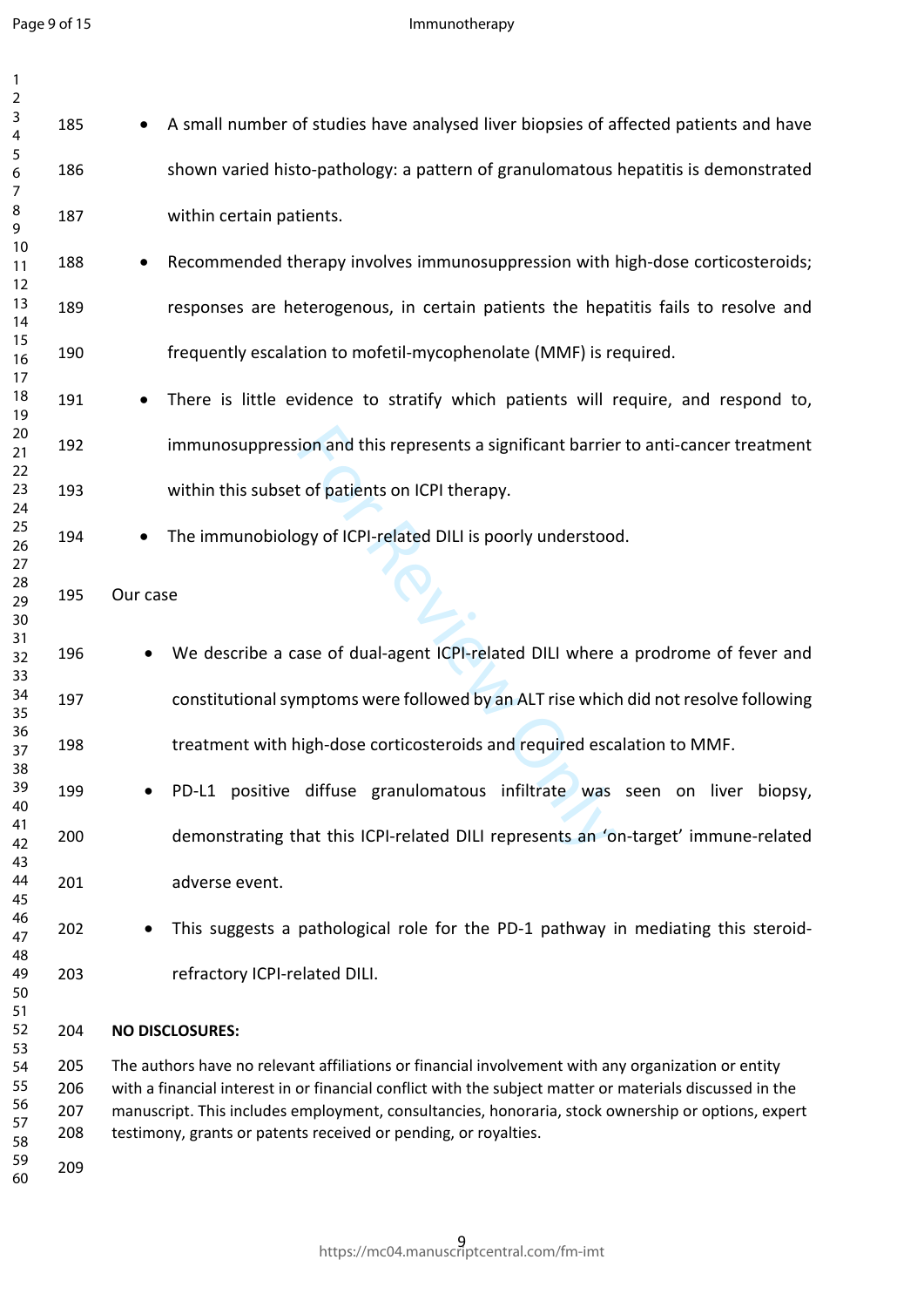| $\overline{2}$<br>$\mathsf 3$   | 210        | No writing assistance was utilized in the production of this manuscript.                                                                                                                                  |  |  |  |  |  |
|---------------------------------|------------|-----------------------------------------------------------------------------------------------------------------------------------------------------------------------------------------------------------|--|--|--|--|--|
| $\overline{4}$<br>$\sqrt{5}$    | 211        |                                                                                                                                                                                                           |  |  |  |  |  |
| 6<br>7                          |            |                                                                                                                                                                                                           |  |  |  |  |  |
| 8                               | 212        | <b>Ethical conduct of research</b>                                                                                                                                                                        |  |  |  |  |  |
| 9<br>10<br>11<br>12<br>13<br>14 | 213        | The authors state that they have obtained appropriate institutional review board approval or have<br>followed the principles outlined in the Declaration of Helsinki for all human or animal experimental |  |  |  |  |  |
|                                 | 214<br>215 | investigations. In addition, for investigations involving human subjects, informed consent has been                                                                                                       |  |  |  |  |  |
|                                 | 216        | obtained from the participants involved.                                                                                                                                                                  |  |  |  |  |  |
| 15<br>16                        | 217        |                                                                                                                                                                                                           |  |  |  |  |  |
| 17                              | 218        | <b>INFORMED CONSENT DISCLOSURE:</b>                                                                                                                                                                       |  |  |  |  |  |
| 18<br>19                        | 219        | The authors state that they have obtained verbal and written informed consent from the                                                                                                                    |  |  |  |  |  |
| 20<br>21                        | 220        | patient/patients for the inclusion of their medical and treatment history within this case report.                                                                                                        |  |  |  |  |  |
| 22<br>23                        | 221        | Ormans                                                                                                                                                                                                    |  |  |  |  |  |
| 24                              |            |                                                                                                                                                                                                           |  |  |  |  |  |
| 25<br>26                        | 222        |                                                                                                                                                                                                           |  |  |  |  |  |
| 27<br>28                        | 223        |                                                                                                                                                                                                           |  |  |  |  |  |
| 29<br>30                        |            |                                                                                                                                                                                                           |  |  |  |  |  |
| 31<br>32                        | 224        |                                                                                                                                                                                                           |  |  |  |  |  |
| 33                              |            |                                                                                                                                                                                                           |  |  |  |  |  |
| 34<br>35                        | 225        |                                                                                                                                                                                                           |  |  |  |  |  |
| 36<br>37                        | 226        |                                                                                                                                                                                                           |  |  |  |  |  |
| 38<br>39                        |            |                                                                                                                                                                                                           |  |  |  |  |  |
| 40                              | 227        | <b>References</b>                                                                                                                                                                                         |  |  |  |  |  |
| 41<br>42<br>43<br>44            | 228        | Wolchok JD, Chiarion-Sileni V, Gonzalez R et al. Overall Survival with Combined<br>1.                                                                                                                     |  |  |  |  |  |
|                                 | 229        | Nivolumab and Ipilimumab in Advanced Melanoma. N. Engl. J. Med. 377, 1345-1356 (2017).                                                                                                                    |  |  |  |  |  |
| 45<br>46                        |            |                                                                                                                                                                                                           |  |  |  |  |  |
| 47<br>48                        | 230        | Ribas A. Tumor immunotherapy directed at PD-1. N. Engl. J. Med. 28;366(26), 2517-9<br>2.                                                                                                                  |  |  |  |  |  |
| 49                              | 231        | (2012).                                                                                                                                                                                                   |  |  |  |  |  |
| 50<br>51                        | 232        | Larkin J, Chiarion-Sileni V, Gonzalez R et al. Combined Nivolumab and Ipilimumab or<br>3.                                                                                                                 |  |  |  |  |  |
| 52<br>53<br>54<br>55            | 233        | Monotherapy in Untreated Melanoma. N. Engl. J. Med. 373, 23-34 (2015).                                                                                                                                    |  |  |  |  |  |
|                                 | 234        |                                                                                                                                                                                                           |  |  |  |  |  |
| 56                              | 235        | De Martin E, Michot JM, Papouin B et al. Characterization of liver injury induced by<br>4.                                                                                                                |  |  |  |  |  |
| 57<br>58                        | 236        | cancer immunotherapy using immune checkpoint inhibitors. J. Hepatol. 68(6), 1181-1190.                                                                                                                    |  |  |  |  |  |
| 59<br>60                        | 237        | doi: 10.1016/j.jhep.2018.01.033 (2018).                                                                                                                                                                   |  |  |  |  |  |
|                                 |            |                                                                                                                                                                                                           |  |  |  |  |  |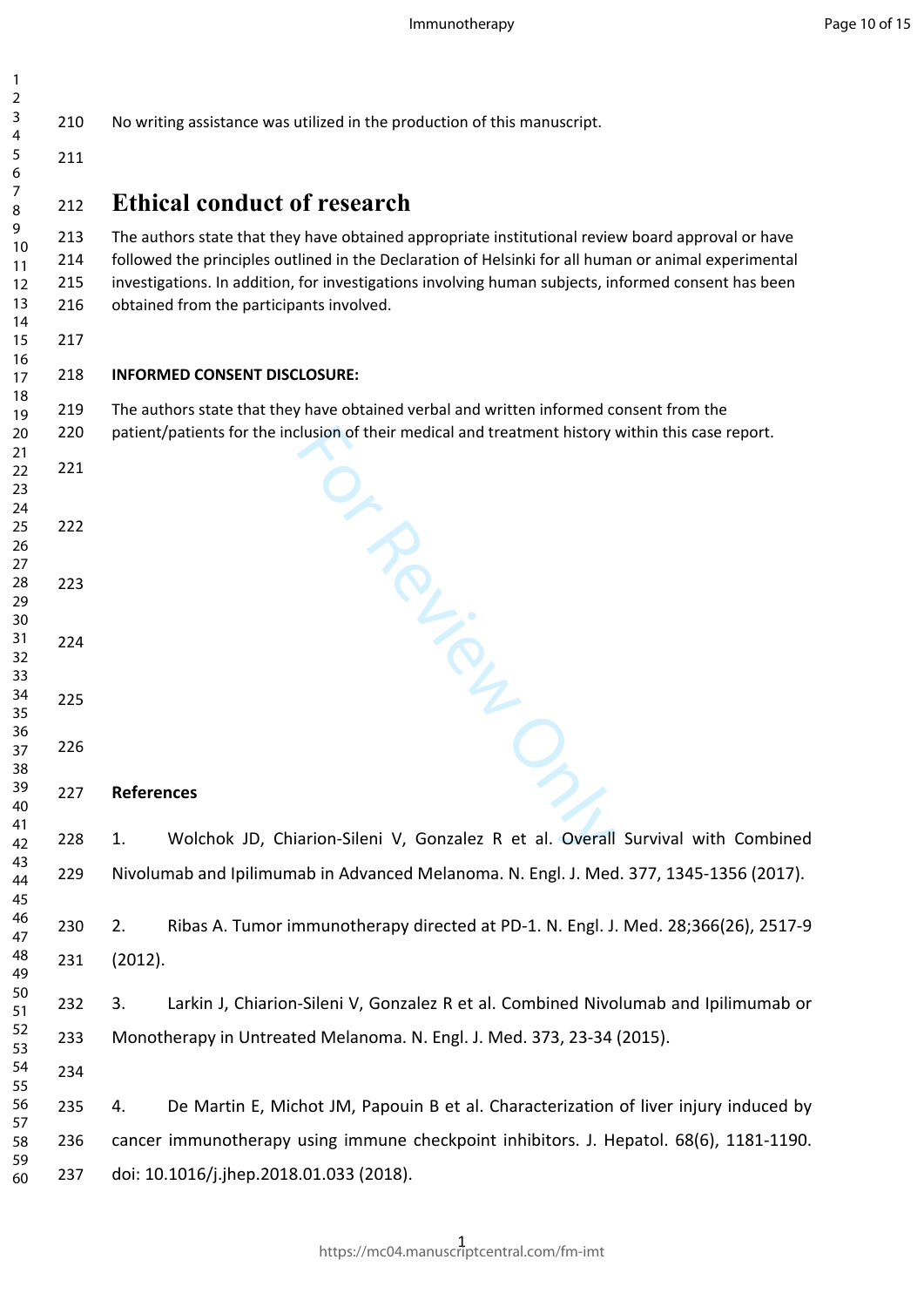$\mathbf{1}$ 

### Immunotherapy

| $\mathbf{1}$<br>$\overline{2}$ |              |                                                                                                 |  |  |  |  |
|--------------------------------|--------------|-------------------------------------------------------------------------------------------------|--|--|--|--|
| 3<br>4                         | 238          | ** This key reference provides an up-to-date overview of our understanding of ICPI-related      |  |  |  |  |
| 5<br>6                         | 239          | DILI and describes a pattern of granulomatous infiltrate similar to that seen in our case.      |  |  |  |  |
| 7<br>8                         | 240          | Tarantino G, Di Minno MN, Capone D. Drug-induced liver injury: is it somehow<br>5.              |  |  |  |  |
| 9<br>10<br>11                  | 241          | foreseeable? World. J. Gastroenterol. 21;15(23), 2817-33 (2009).                                |  |  |  |  |
| 12<br>13                       | 242          | *This reference outlines the unpredictability of DILI, particularly pertinent in the context of |  |  |  |  |
| 14<br>15                       | 243          | ICPI-related DILI.                                                                              |  |  |  |  |
| 16<br>17                       | 244          | Sanjeevaiah A, Kerr T, Beg MS. Approach and management of checkpoint inhibitor-<br>6.           |  |  |  |  |
| 18<br>19                       | 245          | related immune hepatitis. J. Gastrointest. Oncol. 9, 220-224. (2018).                           |  |  |  |  |
| 20<br>21                       | 246          | Zen Y, Yeh MM. Hepatotoxicity of immune checkpoint inhibitors: a histology study<br>7.          |  |  |  |  |
| 22<br>23                       | 247          | of seven cases in comparison with autoimmune hepatitis and idiosyncratic drug-induced           |  |  |  |  |
| 24<br>25<br>26                 | 248          | liver injury. Mod. Pathol. Volume 31, pages965-973 (2018).                                      |  |  |  |  |
| 27                             | 249          | 8.<br>Kim WK, Ramaiya NH, Krajewski KM et al. Ipilimumab associated hepatitis: imaging          |  |  |  |  |
| 28<br>29<br>30                 | 250          | and clinicopathologic findings. Invest. New Drugs. 31(4), 1071-7 (2013).                        |  |  |  |  |
| 31<br>32                       | $251\bullet$ | Kleiner DE, Berman D. Pathologic Changes in Ipilimumab-Related Hepatitis in<br>9.               |  |  |  |  |
| 33<br>34                       | 252          | Patients with Metastatic Melanoma. Dig. Dis. Sci. 57(8), 2233-40 (2012).                        |  |  |  |  |
| 35<br>36                       | 253          | 10.<br>M, Misdraji J, Pratt DS et al. Ipilimumab-associated Hepatitis:<br>Johncilla             |  |  |  |  |
| 37<br>38                       | 254          | Clinicopathologic Characterization in a Series of 11 Cases. Am. J. Surg. Pathol. 39(8), 1075-84 |  |  |  |  |
| 39<br>40<br>41                 | 255          | (2015).                                                                                         |  |  |  |  |
| 42<br>43                       | 256          | Everett J, Srivastava A, Misdraji J. Fibrin Ring Granulomas in Checkpoint Inhibitor-<br>11.     |  |  |  |  |
| 44<br>45                       | 257          | induced Hepatitis. Am. J. Surg. Pathol. Jan;41(1), 134-137. (2017)                              |  |  |  |  |
| 46<br>47<br>48                 | 258          | J B A G Haanen, F Carbonnel, C Robert et al. on behalf of the ESMO Guidelines<br>12.            |  |  |  |  |
| 49<br>50                       | 259          | Committee. Management of toxicities from immunotherapy: ESMO Clinical Practice                  |  |  |  |  |
| 51                             | 260          | Guidelines for diagnosis, treatment and follow-up. Ann. Oncol. Volume 28, Issue suppl 4, 1,     |  |  |  |  |
| 52<br>53<br>54                 | 261          | Pages iv119-iv142 (2017).                                                                       |  |  |  |  |
| 55<br>56                       | 262          | 13.<br>Arbour KC, Mezquita L, Long N et al. Impact of Baseline Steroids on Efficacy of          |  |  |  |  |
| 57<br>58                       | 263          | Programmed Cell Death-1 and Programmed Death-Ligand 1 Blockade in Patients With Non-            |  |  |  |  |
|                                |              |                                                                                                 |  |  |  |  |

 [Small-Cell Lung Cancer](http://ascopubs.org/doi/abs/10.1200/JCO.2018.79.0006). J. Clin. Oncol. 36(28), 2872-2878 (2018).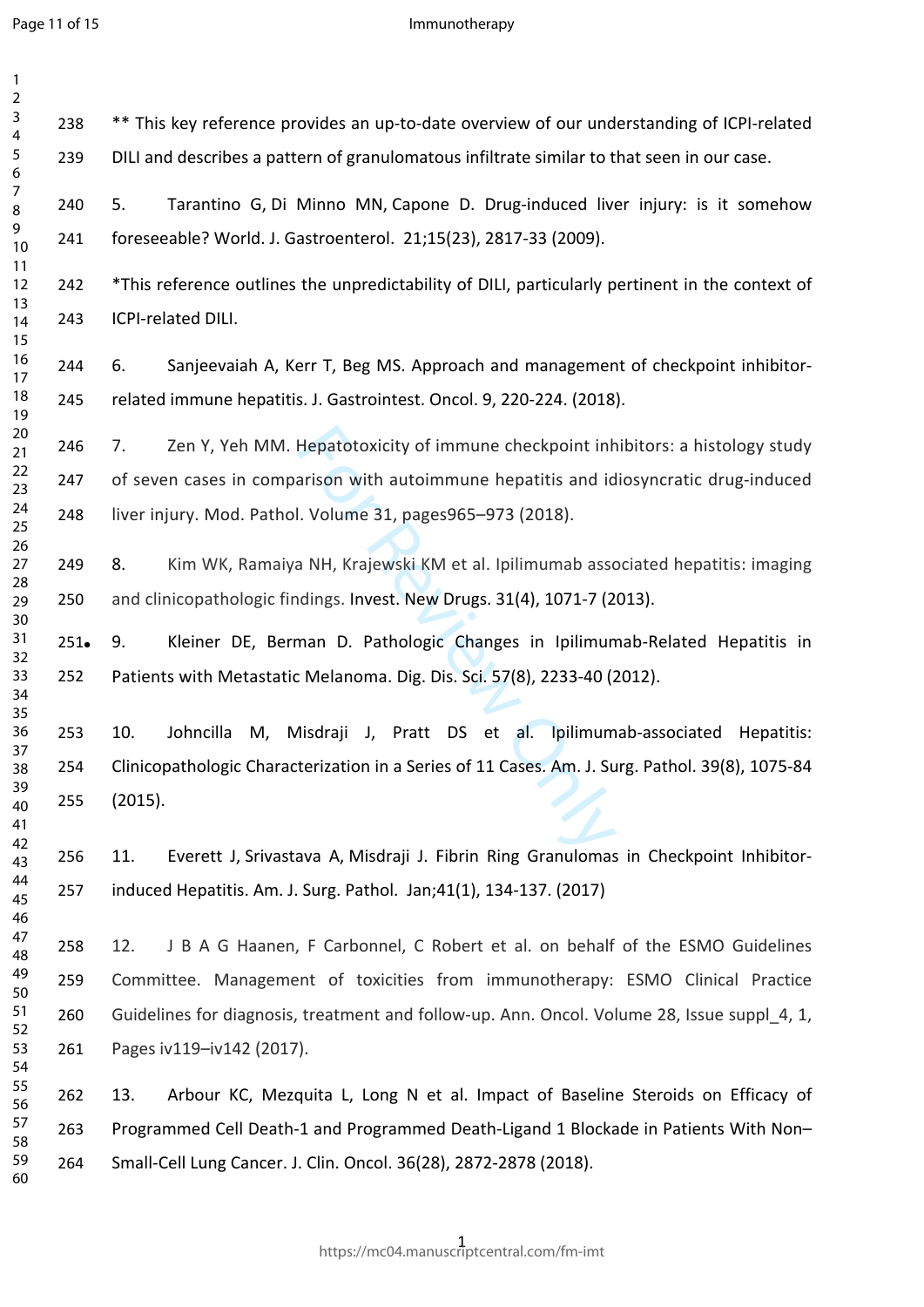| 3<br>4                             | 265 |
|------------------------------------|-----|
| 5                                  | 266 |
| 6<br>7                             | 267 |
| 8<br>9                             |     |
| 10<br>11                           | 268 |
| 12                                 | 269 |
| 13<br>14                           | 270 |
| 15<br>16<br>17                     | 271 |
| 18<br>19                           | 272 |
| 20                                 |     |
| $\overline{21}$<br>$\overline{22}$ | 273 |
| 23<br>24                           |     |
| 25<br>26                           | 274 |
| $\overline{27}$<br>28              | 275 |
| 29<br>30                           |     |
| 31                                 | 276 |
| 32<br>33                           |     |
| 34<br>35                           | 277 |
| 36<br>37                           |     |
| 38<br>39                           | 278 |
| 40                                 | 279 |
| 41<br>42                           |     |
| 43<br>44                           | 280 |
| 45<br>46                           |     |
| 47<br>48                           | 281 |
| 49                                 |     |
| 50<br>51                           | 282 |
| 52<br>53                           | 283 |
| 54<br>55                           | 284 |
| 56                                 |     |
| 57<br>58                           | 285 |
| 59                                 |     |

**Figure Legends.** 

14. Amber G & Hutchinson ND, Sonnemann MK et al. Dexamethasone-induced immunosuppression: Mechanisms and implications for immunotherapy. J. Immunother. Cancer. 6. 10.1186/s40425-018-0371-5. (2018).

<sup>\*</sup> This reference outlines the mechanisms of corticosteroid-induced immunosuppresion, particularly in the context of T-cell activity.

For Review Only

Figure 1. A. Changes in alanine transaminase (ALT, IU/L red line) above upper limit of normality (ULN, IU/L red dotted line), alkaline phosphatase (ALP, IU/L dark blue line), Creactive protein (CRP, ng/ml light blue line) and albumin (Alb g/L, black columns) following treatment with ipilimumab/nivolumab (black arrows) dexamethasone (Dex), methyl- prednisolone (mPDN), and mofetil-mycophenolate (MMF). **B-F.** Liver biopsy specimen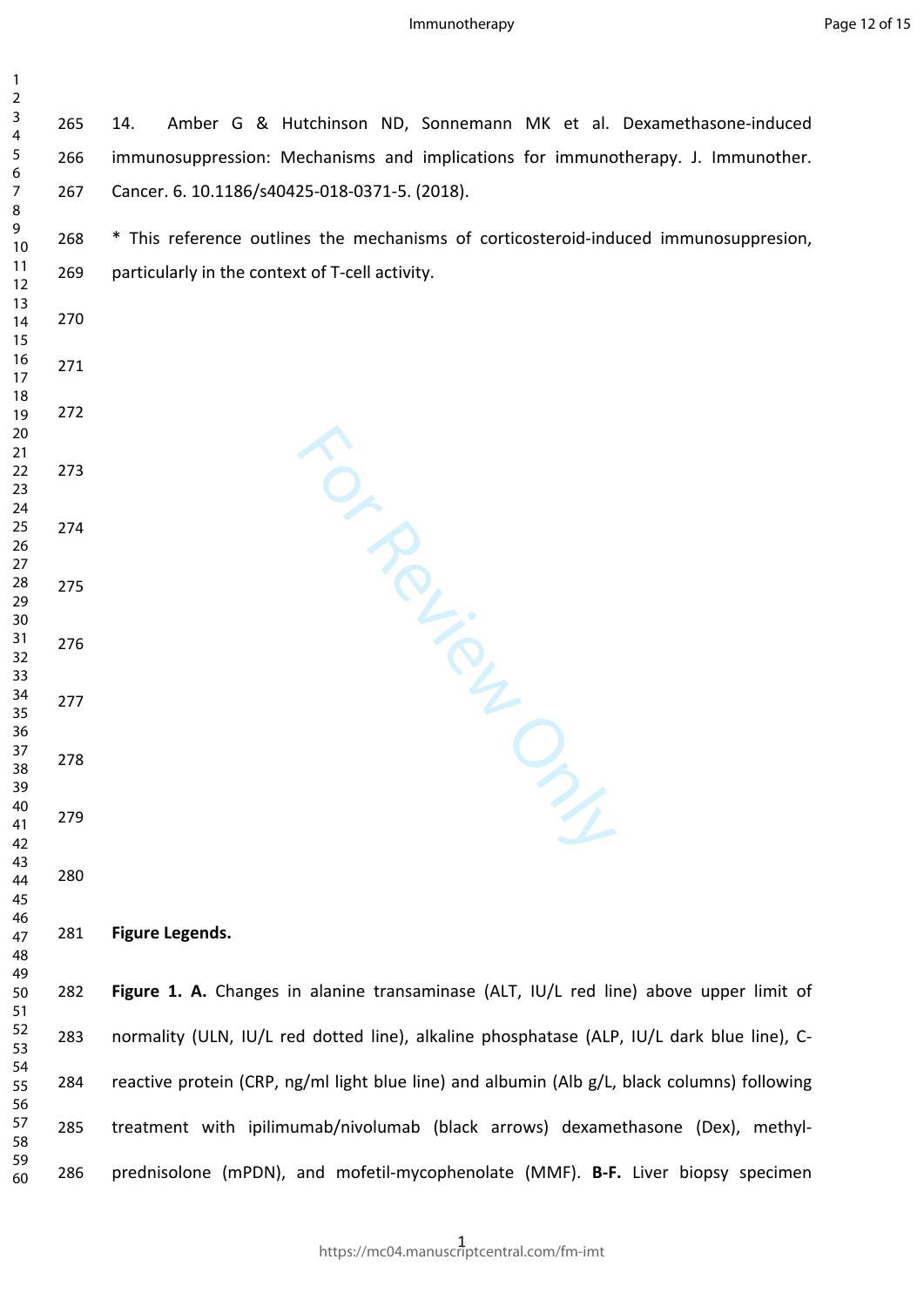$\mathbf{1}$ 

### Immunotherapy

 

 showing evidence of non-necrotizing granulomata ( **B**) with strong PD-L1-positive ( **C**), PD-L2- negative ( **D**) infiltrate. Multi-colour immunohistochemistry in panel **E** shows CD4 (brown chromogen) and CD8 (red chromogen) T-cell enrichment, with occasional presence of 290 CD4<sup>+</sup>/FOXP3<sup>+</sup> regulatory T-cells, and a paucity of B-cell (panel F, blue chromogen) and NK cell infiltration (brown chromogen).

 **Table 1.** Table overviewing the clinical findings of reported cases of granulomatous hepatotoxicity from the studies of Kleiner, Johncilla and Everett (9-11). In particular, we outline whether fever was present in the prodrome, the value at which ALT peaked, the ICPI used, and whether the patient required treatment with corticosteroids, and if so, whether they responded sufficiently or if escalation to MMF was necessitated. N/a's represent cases for which the relevant information was not inclued in the named study.

For Review Only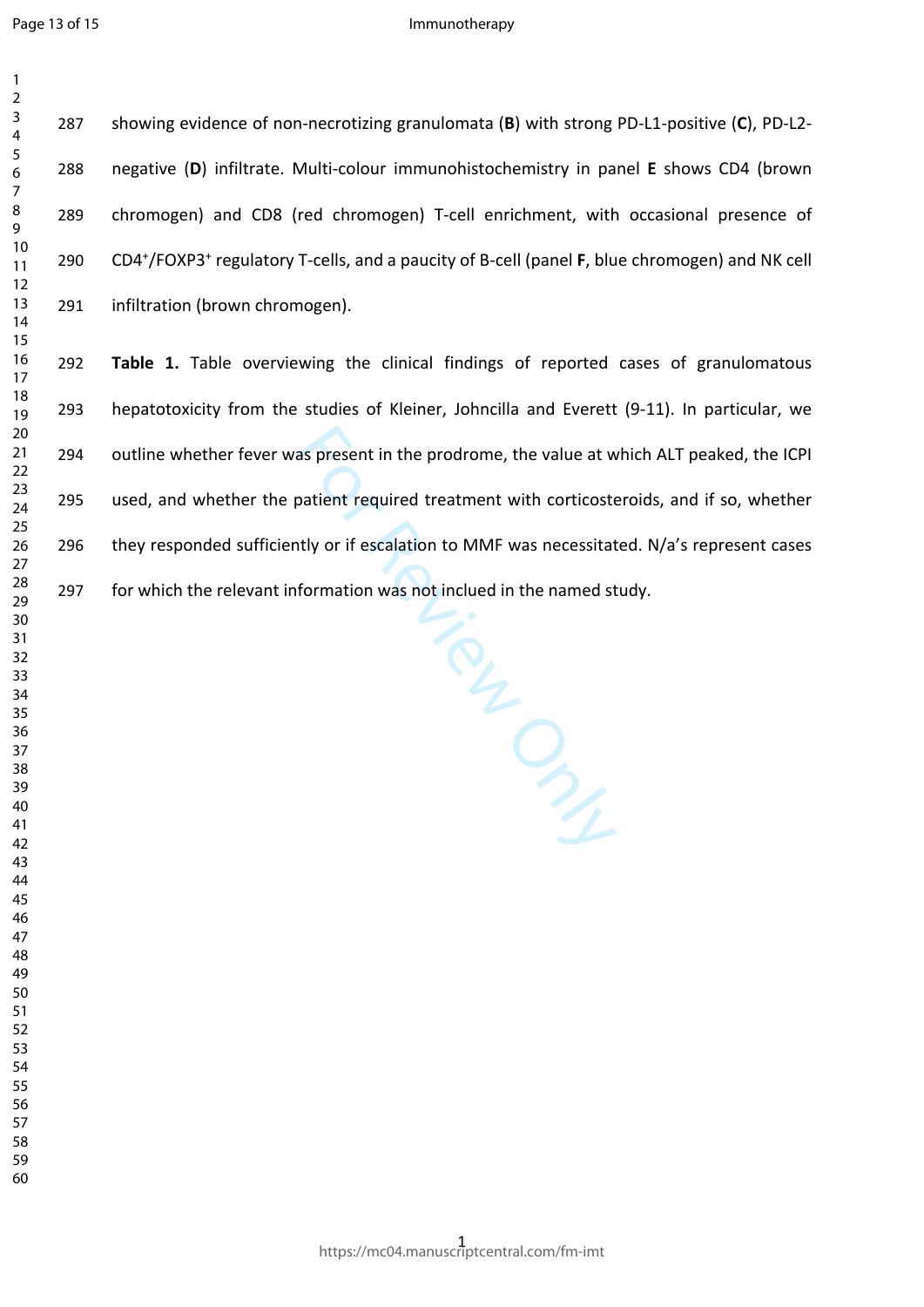